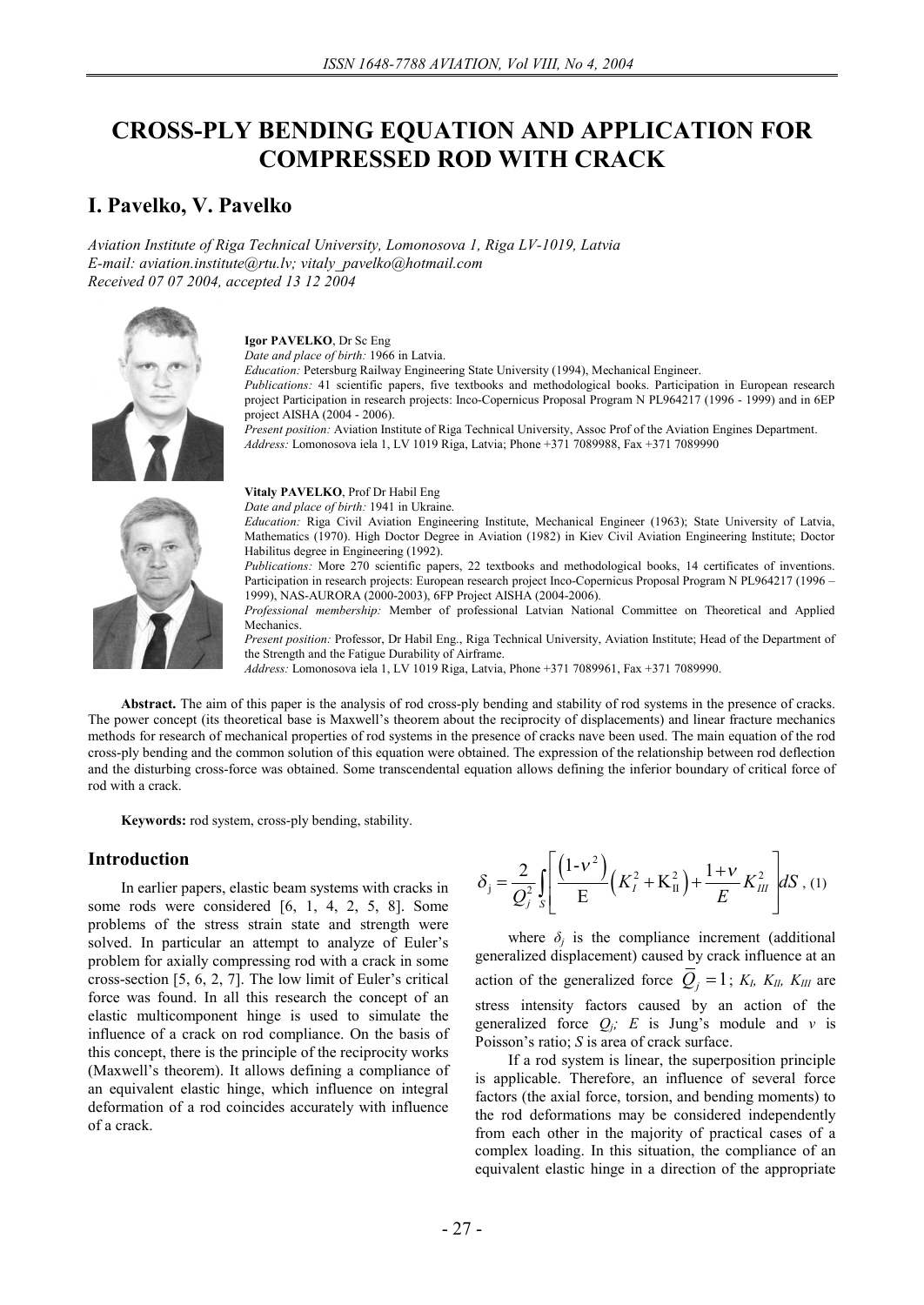generalized force is constant and does not depend on other force factors at the given area of a crack. However, in some loading cases interference of force factors for the stress strain state of rod is possible and significant. Cases of a buckling and buckling-bending are such. The analogue of the Euler's problem for the compressed rod with a crack was earlier considered. Assuming that influence of axial force for a stress state near a crack front can be neglected, the estimation of critical buckling force was received. It is obvious, that this estimation is the lower border of critical buckling force. Loss of stability at this value of axial force is possible at rather big lateral disturbing. In other words, this critical buckling force we characterize stability possible at the "big disturbing".

In the present paper the problem of a buckling and buckling-bending of the compressed rod with a crack is considered in view of influence of axial force on a stress state near a crack front.

### **1. The cross-ply bending problem for a compressed rod with a crack**

The flexible elastic rod of constant cross-section in length *L* and by hinged fastening on the ends is considered (Figure 1). The axial force  $F$  is compressing the rod. In common case there is also bending load *P (z)*. If the rod doesn't have the crack in its some cross-section, it has the critical buckling force  $F_c$  that can be determined under the known Euler's formula.

If in cross-section with coordinate  $L_1$  there is a plane crack with the characteristic size *l*, the local compliance of the rod increases in this zone. A rod with an elastic hinge that has equivalent compliance  $\delta$  can simulate the total influence of a crack. It is supposed that influence of this hinge on the change of a cross-section turn angle *Δθ= δM(L1)* for the rod (excluding, perhaps, a small zone near the damaged cross-section) is as such as for the rod with crack.



**Fig 1.** The scheme of elastic rod with a crack The cross-ply bending differential equation is

$$
\frac{d^2v(z)}{dz^2} + k^2v(z) = \frac{M(z)}{EI},
$$
 (2)

Where *v* (*z*) is the rod deflection, 
$$
k^2 = \frac{F}{EI}
$$
 is a task  
parameter, *M* (*z*) is bending moment, *I* is the principal

moment of inertia of the rod cross-section.

The common solution of the equation (2) looks like

$$
v(z) = \begin{cases} C_1 \cos kz + C_2 \sin kz + v^*(z), & \text{if } z \le L_1 \\ C_3 \cos kz + C_4 \sin kz + v^*(z), & \text{if } z \ge L_1 \\ 0, & \text{if } z \ge L_2 \end{cases}
$$

where  $v^*(z)$  is the particular solution of equation (2);  $C_i$  are the constants of integration ( $i = 1, 2, 3, 4$ ) which are determined from boundary conditions

$$
v(0) = 0, \t v(L_1) = 0,
$$
\t(4)

and the conditions in cross-section with a crack

$$
v(L_{1-}) = v(L_{1+}), \quad \theta(L_{1-}) = \theta(L_{1+}) + \delta M(L_1),
$$
 (5)

Here the particular case of bending load is considered. It is supposed that the concentrated force *P* acts in the cross-section with a crack. In this case, a bending moment is expressed by formula

$$
M(z) = \begin{cases} -\frac{P(L-L_1)z}{L}, & \text{if } z \le L_1\\ -\frac{PL_1(L-z)}{L}, & \text{if } z \ge L_1 \end{cases} \tag{6}
$$

It is easy to check that the particular solution of equation (2) in this case has the following view:

$$
v^*(z) = \begin{cases} -\frac{P(L - L_1)z}{k^2LEI}, & \text{if } 0 \le z \le L_1 \\ -\frac{P(L - z)L_1}{k^2LEI}, & \text{if } L_1 \le z \le L, \end{cases}
$$
(7)

The expressions of the integration constants after some transformations have the following views:

$$
C_1 = 0, \quad C_2 = \frac{1}{\sin kL_1} \left[ v_0 + \frac{P(L - L_1)L_1}{k^2 L E I} \right],
$$
  
\n
$$
C_3 = \frac{\sin kL}{\sin k(L - L_1)} \left[ v_0 + \frac{P(L - L_1)L_1}{k^2 L E I} \right],
$$
  
\n
$$
C_4 = \frac{\cos kL}{\sin k(L - L_1)} \left[ v_0 + \frac{P(L - L_1)L_1}{k^2 L E I} \right],
$$

where  $v_0 = v(L_1)$  is the rod deflection in cross-section with crack

In a result the common solution of an equation (2) looks like in this case of bending load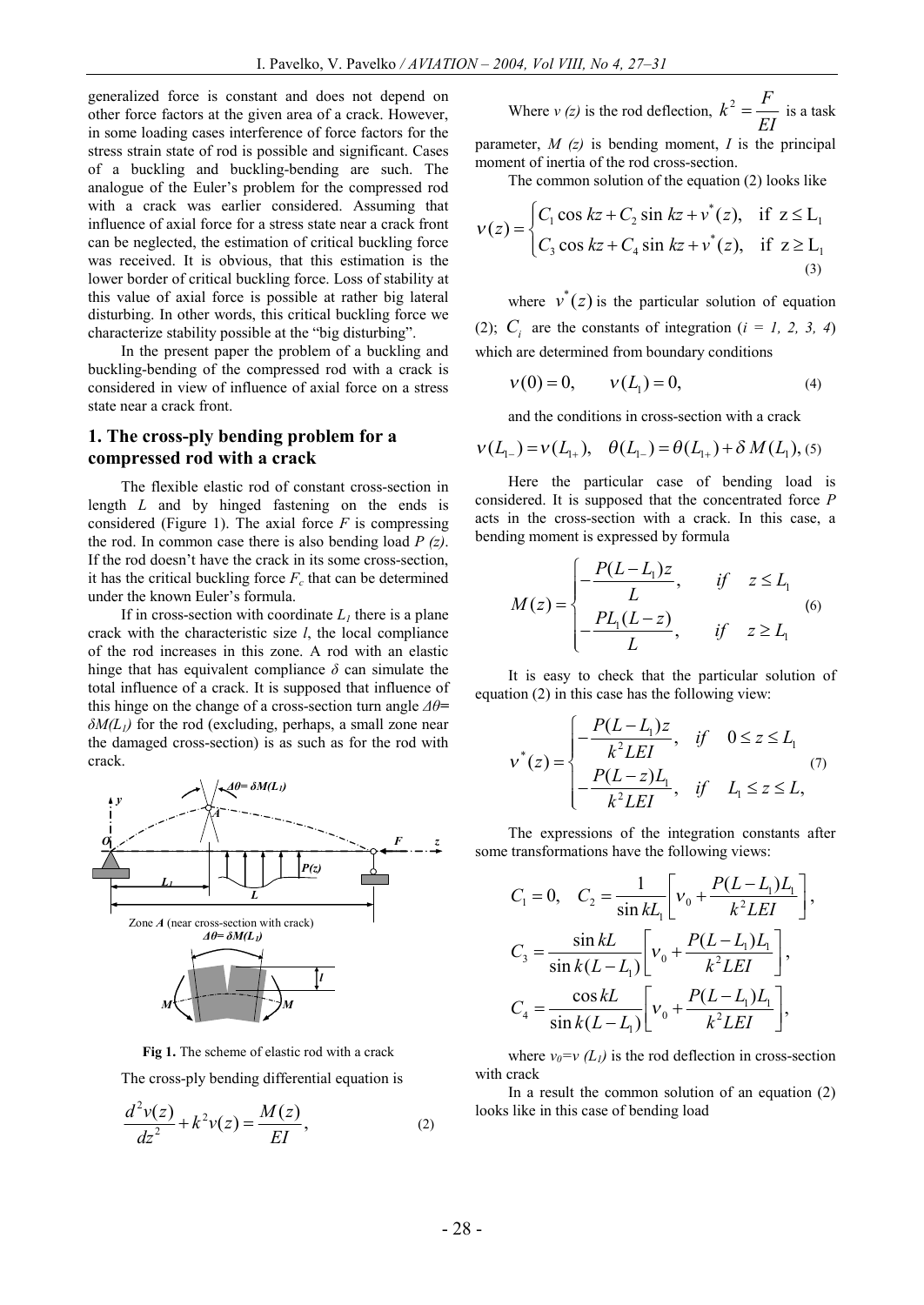$$
v(z) = \begin{cases} \frac{\sin kz}{\sin kL_1} \left[ v_0 + \frac{P(L - L_1)L_1}{k^2 L E I} \right] - \frac{P(L - L_1)z}{k^2 L E I}, & \text{if } 0 \le z \le L_1\\ \frac{\sin k(L - z)}{\sin k(L - L_1)} \left[ v_0 + \frac{P(L - L_1)L_1}{k^2 L E I} \right] - \frac{P(L - z)L_1}{k^2 L E I}, & \text{if } L_1 \le z \le L \end{cases}
$$
(8)

The expressions of the cross-section turn angles are

$$
\theta(z) = \begin{cases}\n\frac{\cos kz}{\sin kt_1} \left[ v_0 k + \frac{P(L - L_1)L_1}{kLEI} \right] - \frac{P(L - L_1)}{k^2 LEI}, & \text{if } 0 \le z \le L_1 \\
-\frac{\cos k(L - z)}{\sin k(L - L_1)} \left[ v_0 k + \frac{P(L - L_1)L_1}{kLEI} \right] + \frac{PL_1}{k^2 LEI}, & \text{if } L_1 \le z \le L\n\end{cases} \tag{9}
$$

The rod deflection in cross-section with crack  $v_0$  is not known. Using (9) and (5), it is possible to express this deflection  $v_{\theta}$  as a function of axial compressing force *F*, normal disturbing force *P,* and the compliance *δ*.

$$
\overline{v}_0 = \overline{P} \overline{L}_1 (1 - \overline{L}_1) \left[ \frac{\frac{1}{kL(1 - \overline{L}_1)\overline{L}_1}}{\frac{1}{tg(kL\overline{L}_1)} + \frac{1}{tg(kL(1 - \overline{L}_1))} - \overline{\delta} kL} - 1 \right],
$$
\n(10)

where  $\overline{v}_0 = v_0 / L$ ,  $\overline{P} = P / F$ ,  $\overline{\delta} = \delta / \delta_0$  and  $\delta_0 = L/EI$  is the bending compliance of rod when there is not a crack.

## **2. The elastic compliance of the equivalent hinge**

It is obvious that critical force *F\** at the fixed parameters of a problem is determined by the size of a crack and the compliance of an equivalent hinge appropriate to it.

In a considered problem of stress intensity factor (SIF)  $K_I = K_{Ib} - K_{It}$ , where  $K_{Ib}$  is SIF at a bending, and  $K_{It}$  is SIF at compression. Let crack area be a function one parameter *l*. As a rule then

$$
K_{lb} = \frac{M}{W} \sqrt{\pi l} \varphi (l/B),
$$
  
\n
$$
K_{lt} = \frac{F}{A} \sqrt{\pi l} \psi (l/B),
$$
\n(11)

where *A* and *W* is the area and the axial moment of resistance of a rod cross-section, *B* is its characteristic size (for example, height),  $\varphi$  *(l/B)* and  $\psi$  *(l/B)* are correction functions on influence of the sizes and form of cross-section.

It is supposed that there is not the shear strain at the crack front. This means that  $K_{II} = K_{III} = 0$ . Then the compliance  $\delta$  of an equivalent elastic hinge is

$$
\delta = \frac{2}{M^2} \frac{\left(1 - v^2\right)}{E} \int_S K_I^2 dS = \frac{2}{M^2} \frac{\left(1 - v^2\right) t^{\frac{1}{h}}}{E} \int_0^k \left(K_{Ib} - K_{It}\right)^2 dl
$$
\n(12)

where *t* is cross-section second characteristic size (for example, width); *M* is an appropriate bending moment in cross-section with an equivalent hinge that depends as from axial force as from bending moment

$$
M = Fv_0 + M_o, \tag{13}
$$

Here  $M_0$  is bending moment in the same crosssection at absence of axial force.

Let the rod has rectangular cross-section with the width *t* and the height *B*. Let too the crack front is straight line that is parallel to horizontal axis of symmetry of cross-section. Then

$$
\overline{\delta} = \frac{\delta}{\delta_0} = 4\pi \left( 1 - v^2 \right) \overline{B} \int_0^T x \left\{ \varphi(x) - \frac{\overline{B}}{\left[ \overline{v}_0 + \overline{P} \overline{L}_1 \left( 1 - \overline{L}_1 \right) \right] 6} \psi(x) \right\}^2 dx
$$
\n(14)

where  $\overline{B} = B/L$ ,  $\overline{L}_1 = L_1/L$ ,  $\overline{P} = P/F$ . The top limit of integration in the formula (14)  $\overline{l}^* = \frac{l^*}{l^*}$ *B*  $=\frac{1}{b}$  is defined by some size *l*<sup>\*</sup>. This size is or the crack actual size *l*, or a root  $l_0$  of the equation  $K_{Ib}$  -  $K_{It}$  = 0 if  $0 \le l_0 \le l$ . A crack opens completely in the first case and partly in the second case. It is obvious that  $l^*=0$  if the crack is not opened at loading.

#### **3. Condition of closed state of crack**

In the common case, the crack is in closed state when maximal normal stress in cross-section is not positive. It means

$$
\frac{Fv_0 + M_0}{F} \frac{A}{W} \le 1,
$$
\n(15)

Using (10) and (15) and accepting  $\overline{\delta} = 0$ , one can define the limit value  $P_0$  of force  $P$ . If  $P \le P_0$ , then the crack is closed to loading.

$$
\overline{P}_0 = \frac{P_0}{F} =
$$
\n
$$
= 2\overline{i}^2 \overline{B} \pi \sqrt{\overline{F}} \left( \frac{1}{tg(\pi \sqrt{\overline{F}} \overline{L}_1)} + \frac{1}{tg(\pi \sqrt{\overline{F}} (1 - \overline{L}_1))} \right)^{1/16}
$$
\nwhere  $\overline{F} = \frac{F}{F_c}$ ,  $i = \sqrt{\frac{I}{A}}$  is the rod cross-section  
\nradius of inertia,  $\overline{i} = \frac{i}{B}$ .

It is seen that  $P_0$  is a function of  $\overline{F}$  and  $L_1$ . This limit force depends also on the form and the relative sizes of a cross-section (multiplier  $\overline{i}^2$  $\frac{\overline{B}}{B}$ ).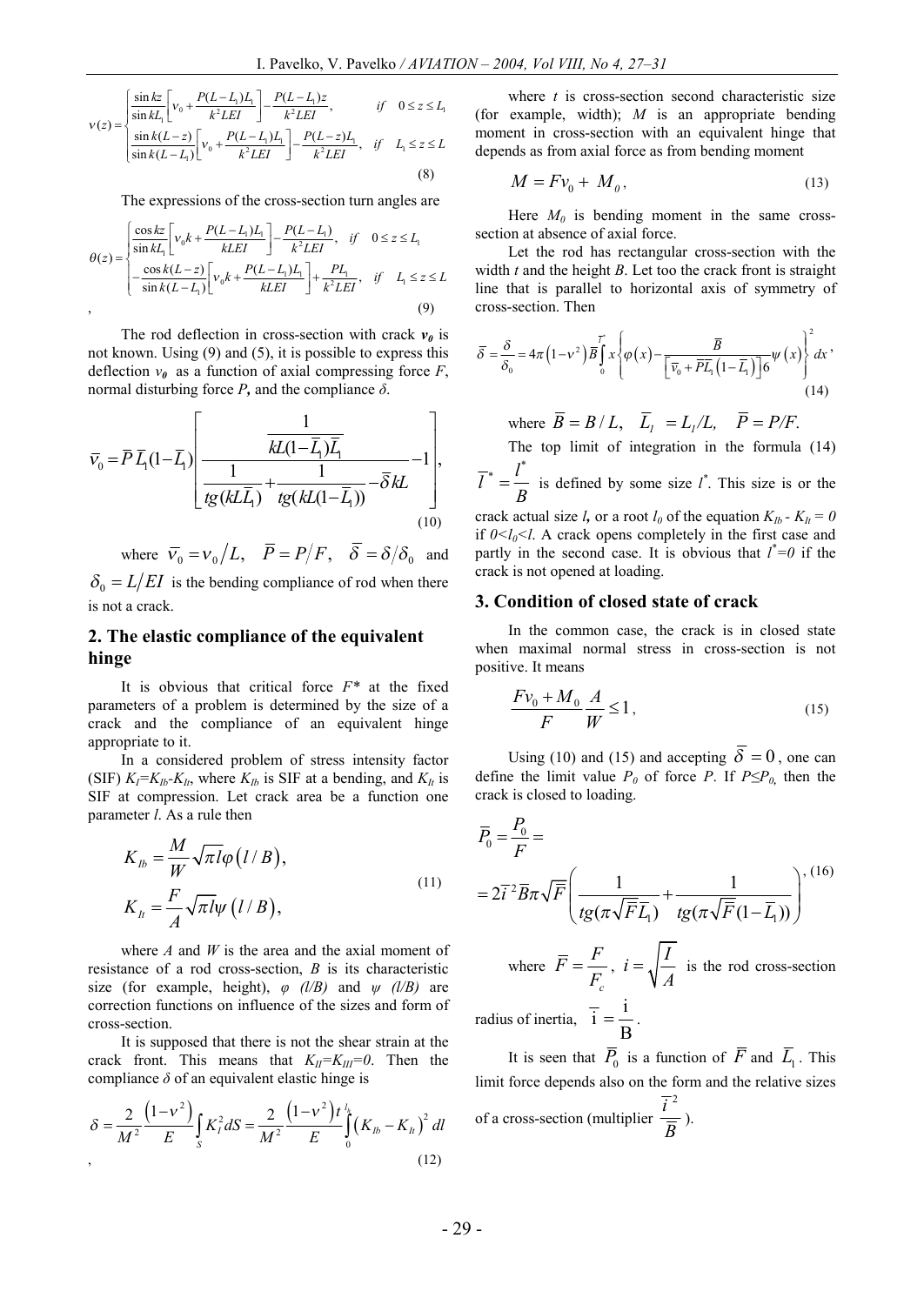

**Fig 2.** The limit value of bending force as a function of axial force and coordinate of cross-section with crack

In Figure 2, the result of calculation of  $P_0$  for a rod

with rectangular cross-section is shown. Obviously that if acted axial force is less than Euler's critical force, then the rod is in a state of equilibrium and the crack is closed. It means the crack doesn't influence to the critical force value at small disturbing actions. This influence will be at the finite actions that not less than some limited value  $P_0$ . At that deflected form of the rod equilibrium may be stable, but at the same time the crack opens. The stable state of equilibrium remains at the disturbing force acting, if it is smaller than some limited value.

#### **4. Algorithm of the solution of a task**

The algorithm of the solution of the cross-ply bending problem and definition of critical force is following:

1. To check the condition *P≤P<sup>0</sup>* using the formula  $(16)$  or  $(15)$  in common case.

2. Using the formula (10) to define a deflection  $v_0$  of a rod at absence of a crack and at the given loading.

3. Under the formula (13) to define bending moment and to check up a condition (15).

4. If this condition (15) is executed, the received solution is final and it is the solution of a classical problem of a cross-ply bending.

5. If a condition (15) is not met, the size  $l^*$  has be determined.

6. The compliance of the equivalent hinge is calculated as the first approximation. If it is equal or exceeds limiting value under the formula (14), this means that at the given load, rod equilibrium is unstable. In this situation, a calculation repeats from point 1 at reduced load *P*. Otherwise the following point of the algorithm is executed.

7. In the second approximation, the deflection is determined by formula (10) and compared to the first approximation. If the difference is insignificant, calculation comes to an end, but otherwise it repeats from point 2.

The calculation process will converge, if the configuration is steady. In this case, the solutions give the relationship between the deflection and the total stress

intensity factor  $K_I$ . If the rod material is brittle, then the limiting condition of equilibrium on the front of the crack is

$$
K_I = K_{Ic} \t{16}
$$

where  $K_{Ic}$  is the characteristics of the material (the critical stress intensity factor).

## **5. The inferior boundary of the critical force of a compressed rod**

From formula (10) it is obvious that even at an infinitesimal bending force, the condition of unlimited increase of a deflection  $v_0$  comes at some limiting relative compliance  $\overline{\delta}^*$  of an elastic hinge

$$
\overline{\delta}^* = \frac{1}{kL} \left( \frac{1}{tg(kL\overline{L}_1)} + \frac{1}{tg(kL(1-\overline{L}_1))} \right), \quad (17)
$$

where

$$
kL = \pi \sqrt{\frac{F^*}{F_c}} \tag{18}
$$

Thus, force  $F^*$  in the formula (18) represents the critical value of axial force for a rod with a crack.

Earlier it the inferior boundary of the critical force was found using the buckling equation [1]. Here we can define it using (17) and (14), if  $v_0 \rightarrow \infty$ . As a result the inferior boundary of the critical force is

$$
F^* = kF_c = k\frac{\pi^2 EI}{L^2},
$$
\n(19)

where  $k$  is the coefficient considering the crack influence.

In Figure 3 the result of this coefficient calculation for rod with rectangle cross-section (the calculation scheme is on Figure 1) is shown.



**Fig 3.** The coefficient crack influence to the critical force of compressed rod with rectangle cross-section

#### **Conclusions**

Use of the power concept of the equivalent elastic hinge for research of mechanical properties of rod